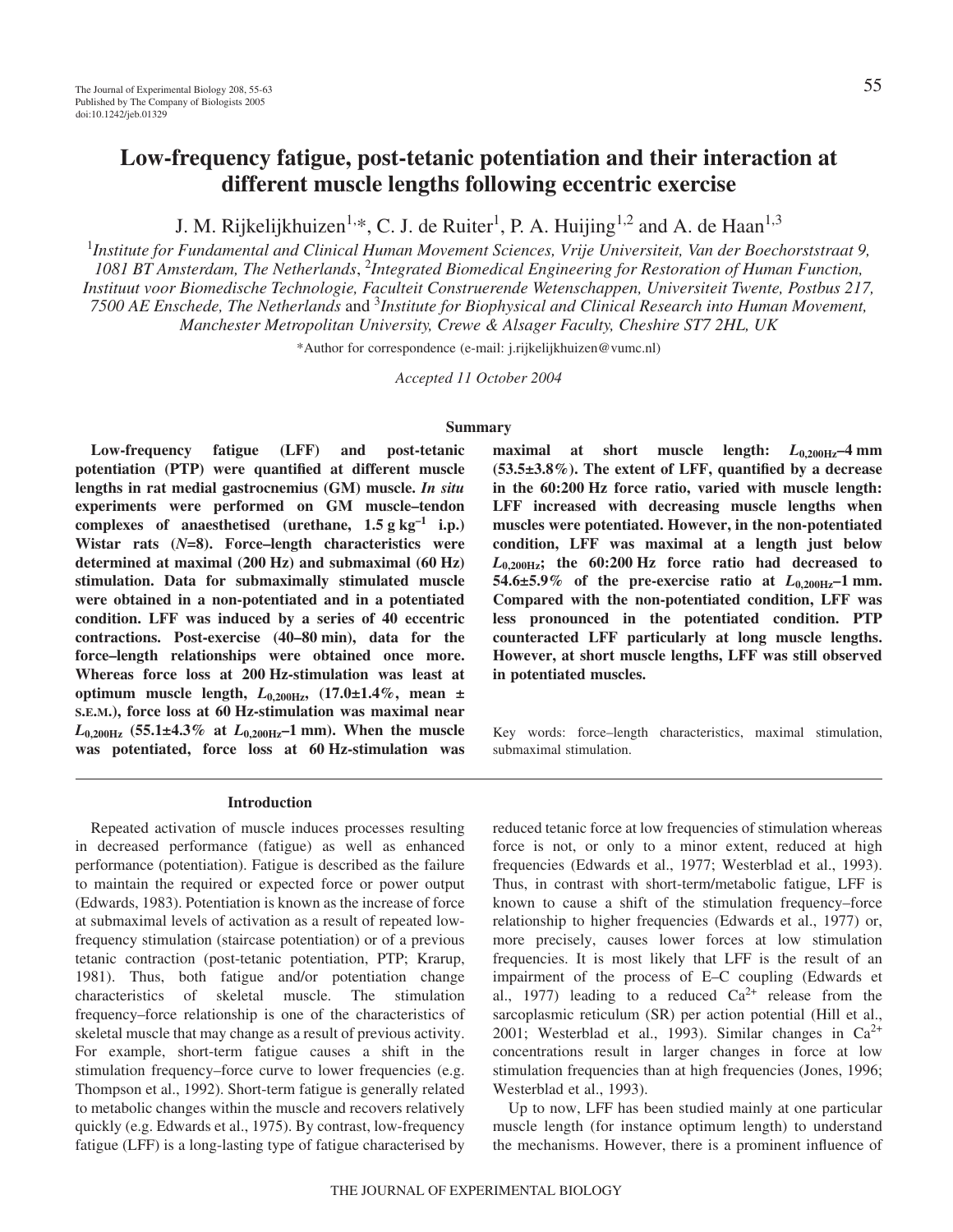#### 56 J. M. Rijkelijkhuizen and others

muscle length on the stimulation frequency–force curve with a shift to higher frequencies at shorter muscle lengths (De Haan et al., 2003; Rack and Westbury, 1969; Roszek et al., 1994). This means that at shorter muscle lengths, higher stimulation frequencies are necessary to obtain the same percentage of the maximum force. Because of the lengthdependence of the stimulation frequency–force relationship, it is conceivable that the extent of LFF differs with muscle length. Thus, the first aim of the study was to investigate the manifestation of LFF at different muscle lengths. Based on length-dependent differences in  $Ca^{2+}$  sensitivity, it was expected that the effects of LFF would be more pronounced at shorter muscle lengths.

LFF is present after different types of exercise, but is most pronounced after eccentric exercise (Edwards et al., 1981; Rijkelijkhuizen et al., 2003). Therefore, the effects of a series of eccentric contractions on the force–length characteristics for maximal (stimulation frequency of 200 Hz) and submaximal  $(60 Hz)$  stimulation were investigated in this study. Any variation of LFF with muscle length can be deduced from these relations. Consequently, by comparing the pre-exercise 60:200 Hz force ratios with the post-exercise values, the extent of LFF can be quantified.

Stimulation frequency–force relationships are highly affected by potentiation, which progressively enhances force at lower stimulation frequencies (e.g. MacIntosh and Willis, 2000). Since the submaximal forces are affected in LFF, we were interested to find out whether PTP could counteract the effects of LFF. Potentiation of force by previous activation is caused by increased rates of phosphorylation of the myosin light chains (MLCs) (e.g. Manning and Stull, 1979; Moore and Stull, 1984), leading to an increased sensitivity to  $Ca^{2+}$ . Therefore, it might be expected that potentiation can counteract the effects of the reduced  $Ca^{2+}$  release found during LFF. Thus, the second aim of this study was to compare LFF in nonpotentiated muscles with LFF in muscles potentiated by a previous tetanic contraction. This is particularly interesting because muscles *in vivo* are likely to be active more often in a (more or less) potentiated state than in a non-potentiated state. It was hypothesised that PTP can (partly) compensate for LFF. Because potentiation (when expressed as potentiated force relative to non-potentiated force) is muscle length dependent, being higher at short muscle lengths (Rassier and MacIntosh, 2002; Roszek et al., 1994; Wallinga-de Jonge et al., 1980), we investigated how the extent of LFF was expressed across different muscle lengths both in a potentiated and a nonpotentiated condition.

#### **Materials and methods**

*In situ* experiments were performed on medial gastrocnemius (GM) muscle–tendon complexes of eight male Wistar rats (*Rattus norvegicus albinus* Berkenhaut 1769; body mass 273–285 g). The rats were anaesthetised with urethane  $(1.5 g kg<sup>-1</sup> body mass, injected intraperitoneally).$ Supplementary doses of 0.63  $g kg^{-1}$  body mass were given if necessary. Experiments were approved by the Committee on Animal Experimentation of the Vrije Universiteit Amsterdam and complied with Dutch law.

#### *Muscle preparation and experimental set-up*

During surgery as well as during the experiment, the animal was placed prone on a heated pad of 35°C to prevent hypothermia. The GM muscle–tendon complex of the right leg (*N*=8) was dissected free of surrounding skin, connective tissue and other muscles. This means that most, if not all, effects of extra- and intermuscular force transmission (e.g. Huijing, 1999) were excluded. The muscle origin and the blood supply remained intact. The sciatic nerve was cut as proximally as possible within the upper leg. All distal branches of this nerve were cut except the branch innervating the GM.

The femur was clamped vertically past the edge of the heated pad and the muscle was positioned horizontally (see also De Haan et al., 1989a). The distal tendon with a piece of the calcaneal bone was connected to a force transducer. The sciatic nerve was placed on a bipolar electrode used for stimulation. Muscle temperature was controlled by a watersaturated airflow of 33°C around the muscle. The force transducer (custom made, compliance  $8 \mu m N^{-1}$ , resolution 0.005 N) used was part of an isovelocity measuring system. The force transducer was mounted on the lever arm of a servomotor. Acceleration, velocity, start length, (onset of) movement, (onset of) stimulation, stimulation frequency and duration of the muscle contractions were computer controlled. Stimulation current was 1 mA with a pulse width of 0.05 ms for maximal stimulation of all fibres. The data (force, length and stimulation pattern) were AD converted with a sample frequency of 1000 Hz and stored on disc. After the experiments, the rats were killed by cervical dislocation.

# *Experimental muscle length*

Tetanic optimum muscle length for maximal force  $(L_{0.200Hz})$ was determined using 200 ms tetani with a stimulation frequency of 200 Hz. Other muscle lengths were expressed relative to  $L_{0,200\text{Hz}}$ . After lengthening or shortening the muscle to the desired length, the measurements started with recording of passive muscle force during 100 ms in which time the muscle–tendon complex adjusted to the new length. The passive force measured after the contraction was subtracted from recorded force to obtain active force.

# *Pre-exercise force–length characteristics, potentiation and 60:200·Hz force ratios*

Following determination of *L*0,200Hz, force–length data for maximal stimulation were obtained by imposing tetani at a stimulation frequency of 200 Hz. The duration of each contraction was 200 ms, which was sufficient to reach a force plateau. Contractions were performed at nine lengths in random order (range: 4 mm below to 4 mm above  $L_{0,200\text{Hz}}$  with 1.0 mm increments). Time between contractions was 2 min, which was enough time to avoid fatigue. After this set of contractions, 20 min of rest (duration determined in pilot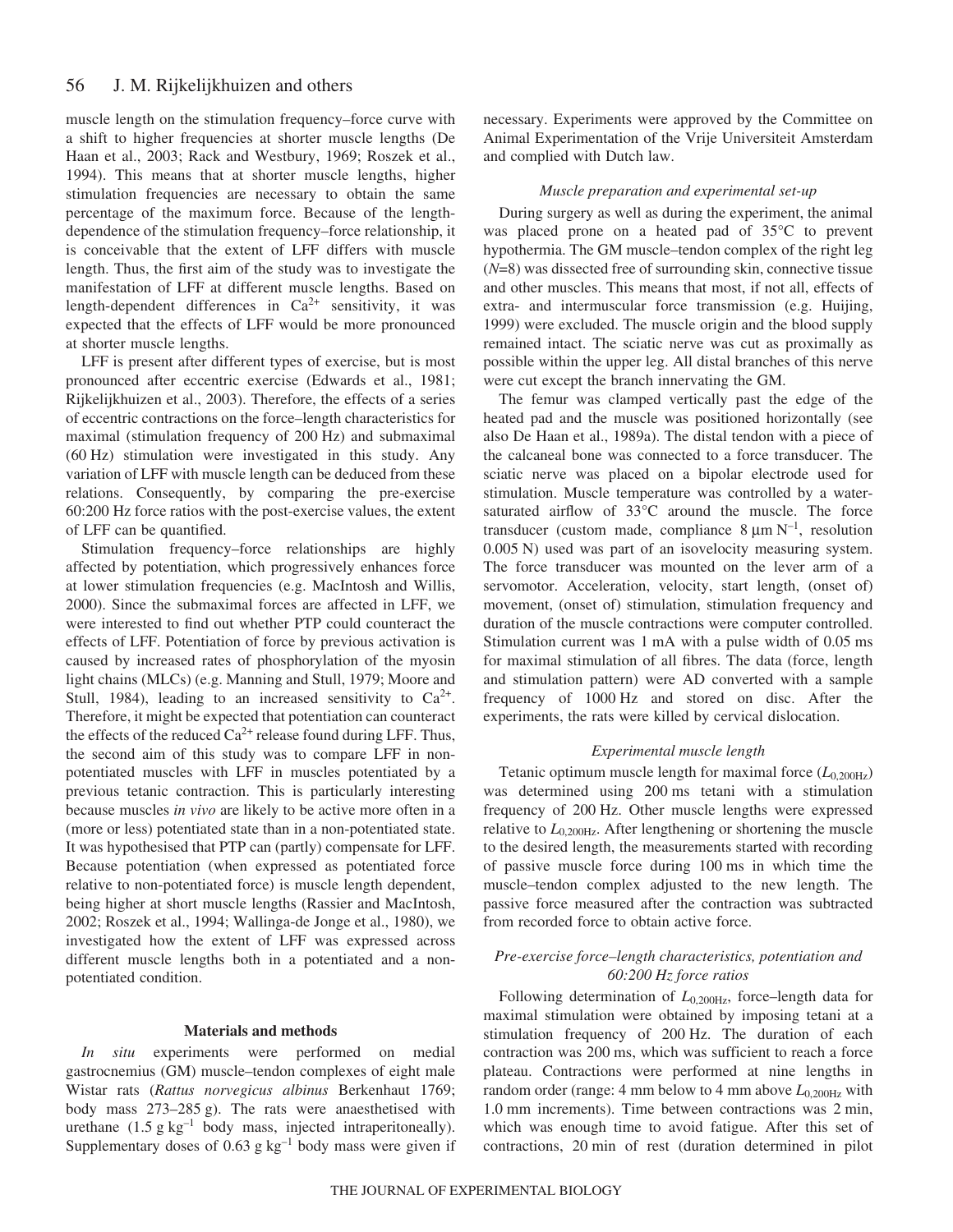experiments) was included to make sure that no potentiation of the previous contractions was left. Subsequently, force–length data for submaximal stimulation were obtained at the same nine muscle lengths but with a stimulation frequency of 60 Hz and a pulse train of 500 ms, which time was needed to reach a force plateau at this frequency of stimulation.

To study the effect of PTP, the muscle was potentiated with an isometric tetanus (duration 800 ms, stimulation frequency 200 Hz). Pilot experiments showed that such tetanic contractions yield a high level of potentiation without significant fatigue (see also Abbate et al., 2000). Potentiation remained constant for more than 20 s and had vanished after 15 min. Directly after the potentiating tetanus, the force–length relationship was determined again for a stimulation frequency of 60 Hz to study the effects of potentiation on the (submaximal) 60 Hz force. Time between the nine contractions was 2 s to maintain potentiation. The contractions were applied in random order to minimise effects due to changes in potentiation and/or fatigue. Using the measurements at stimulation frequencies of  $60~\text{Hz}$  and  $200~\text{Hz}$ , the  $60:200~\text{Hz}$ force ratio was calculated at each muscle length (both in the non-potentiated and in the potentiated condition).

### *Eccentric exercise*

After 10 min rest, a series of 40 eccentric contractions was performed within 14 s. Each contraction was performed with a velocity of 20 mm  $s^{-1}$ , lasted 70 ms and was induced by 10 stimulation pulses applied at a frequency of 150 Hz. Pilot experiments had indicated that a stimulation frequency of 150 Hz was sufficient to obtain maximal activation for eccentric contractions and that a stimulation duration of 70 ms resulted in an eccentric force that did not exceed maximal isometric force of the preparation. During the eccentric contractions, the stimulation started simultaneously with lengthening of the muscle (i.e. without any prior isometric phase). In these dynamic conditions, the range of movement was from  $-3.5$  to  $+0.5$  mm, where 0 mm indicates  $L_{0,200\text{Hz}}$ . The peak force during the stretch was reached at approximately  $L_{0,200\text{Hz}}$ –2 mm and relaxation was completed during the stretch phase. Fig. 1 shows typical examples of eccentric contractions as performed in this protocol. By avoiding stretching to nonphysiologically long muscle lengths we aimed to prevent severe force loss due to the eccentric exercise.

# *Post-exercise force–length characteristics, potentiation and 60:200·Hz force ratios*

Because of possible changes in optimum length and their effects on the 60:200 Hz force ratio,  $L_{0,200\text{Hz}}$  was determined again after the eccentric series of contractions with a few isometric contractions at a stimulation frequency of 200 Hz. Due to the eccentric series of contractions, *L*0,200Hz had changed and therefore the muscle length was set at the new (i.e. 1.0 mm longer) length. In the period between 40 and 60 min after the exercise, force–length data were obtained using a stimulation frequency of 200 Hz. After an additional 20 min of rest (i.e. 80 min after the exercise), force–length data



Fig. 1. Typical example of length and force traces of eccentric contractions as imposed during the eccentric exercise. Length (top panels) and force (bottom panels) traces during eccentric contractions of a medial gastrocnemius (GM) muscle. The first (A), 20th (B) and last (C) contraction of the eccentric fatiguing protocol are shown. The length of the muscle–tendon complex is expressed relative to the isometric optimum length for maximal stimulation  $(L_{0,200\text{Hz}})$ . The bold line below the force trace indicates stimulation.

were collected using a stimulation frequency of 60 Hz with 2 min rest in between contractions. Subsequently, the muscle was potentiated with a potentiating tetanus similar as in the pre-fatigue condition. Tubman et al. (1996) showed that in *in situ* rat GM muscle, MLC phosphorylation was significantly lower in fatigued muscles than in fresh muscles after the same tetanic contraction, while the extent of PTP was similar. Directly after the potentiating tetanus, the force–length data were collected at a stimulation frequency of 60 Hz, with 2 s in between contractions.

To quantify LFF, 60:200 Hz force ratios were calculated at all muscle lengths studied and compared with the pre-exercise values both in the potentiated and the non-potentiated condition. A decrease of the 60:200 Hz force ratio indicated the presence of LFF. LFF was quantified in a period of 40–80 min after the cessation of the fatiguing exercise because muscle metabolites causing short-term fatigue were expected to have returned to their pre-exercise values (De Haan et al., 1989b) and pilot experiments had indicated that LFF had fully developed by that time.

#### *Statistics*

All values are described as mean  $\pm$  standard error of the mean (S.E.M.). Analyses of variance (ANOVA) for repeated measures on one or two factors ('condition' and/or muscle length) were used to determine statistical differences in force or 60:200 Hz ratio. The factor 'condition' consisted of fur levels: pre-exercise, pre-exercise-PTP, post-exercise, postexercise-PTP. If significant main effects or interaction effects were observed, Bonferroni *post*-*hoc* tests were performed. The level of significance was 0.05.

#### **Results**

*Pre- and post-exercise force–length characteristics Isometric force at maximal stimulation (200 Hz)* 

The effect of a series of eccentric contractions on the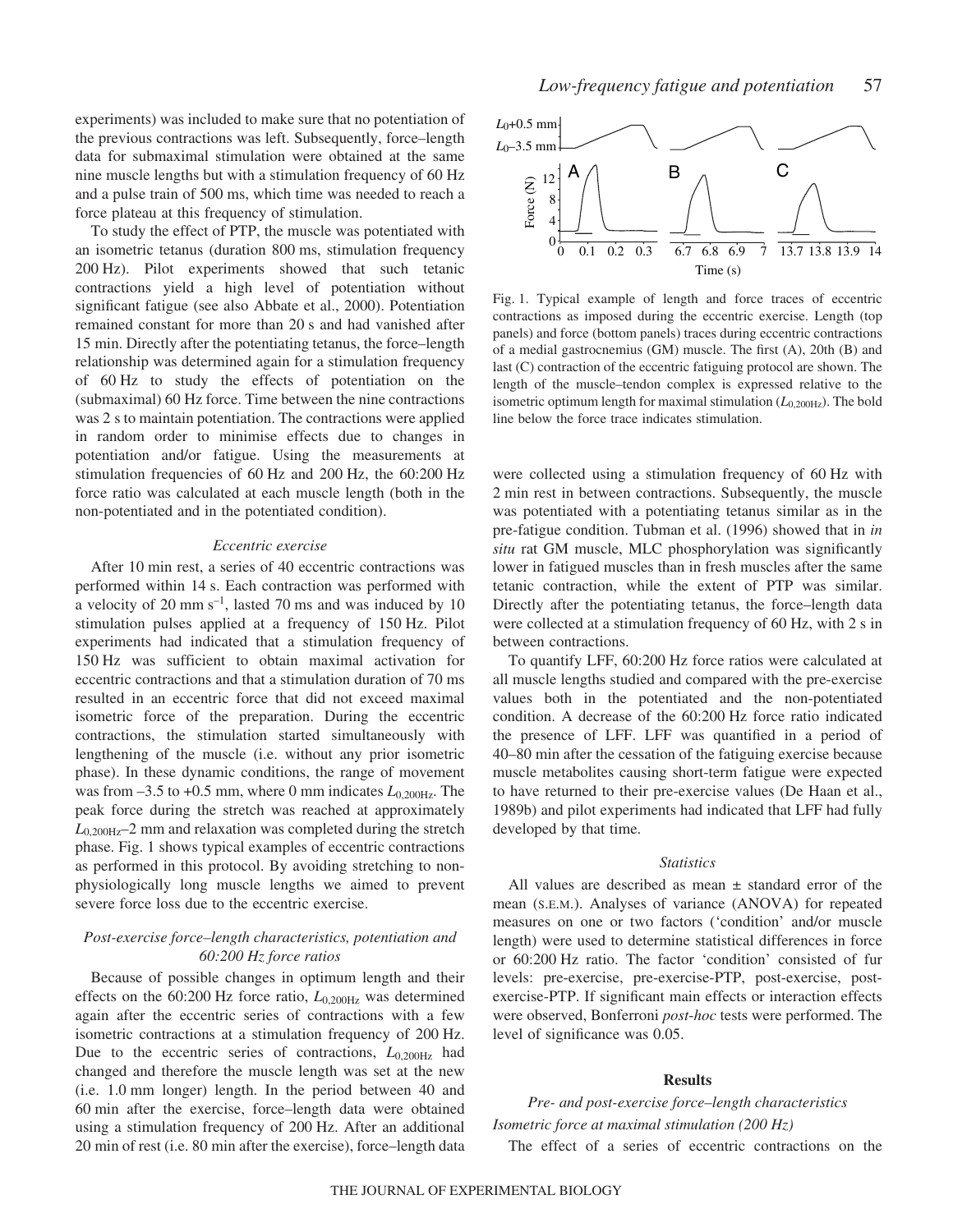

Fig. 2. Sustained effect of eccentric exercise on isometric force–length characteristics for maximally stimulated muscle. (A) Maximal isometric force–length relationships before (pre-exercise, closed circles) and 40–60 min after a series of eccentric contractions (post-exercise, open circles). Maximal force, obtained at a stimulation frequency of 200 Hz, was significantly reduced post-exercise at all muscle lengths. (B) Maximal isometric force–length relationship postexercise, expressed relative to the pre-exercise values. Force loss was less pronounced at *L*0,200Hz compared with both shorter and longer lengths. Note that post-exercise (open circles in Fig. 1A and 1B), the muscle was set on the new (1 mm longer)  $L_{0.200\text{Hz}}$ . Data are presented as mean  $\pm$  S.E.M.

force–length characteristics at 200 Hz is shown in Fig. 2A. Post-exercise data were collected in a period of 40–60 min after exercise. Note that post-exercise, the muscle was set at its new 1 mm longer  $L_{0.200Hz}$  (see Materials and methods). A significant reduction in absolute force at maximal stimulation occurred post-exercise and this effect was not equal for all muscle lengths measured: ANOVA showed significant effects of exercise and muscle length as well as an interaction effect (all *P*<0.01). The relative force loss with pre-exercise force set at 100% at each length was different for the measured muscle lengths  $40-60$  min after the exercise (Fig. 2B); statistical analysis revealed a significant effect of muscle length (*P*<0.01). Force loss was least near *L*0,200Hz (17.0±1.4%),



Fig. 3. Sustained effect of eccentric exercise on isometric force–length characteristics for submaximally stimulated muscle. (A) Submaximal isometric force–length characteristics before (preexercise, closed symbols) and 80 min after a series of eccentric contractions (post-exercise, open symbols) (mean ± S.E.M.). Data were collected before (circles) and after (triangles) a potentiating tetanus, which caused post-tetanic potentiation (PTP). Exercise reduced submaximal force (obtained with a stimulation frequency of 60 Hz), whereas the potentiating tetanus raised force at most muscle lengths. (B) Submaximal isometric force–length relationship post-exercise, expressed relative to the pre-exercise values. Different effects of muscle length were found in the potentiated (triangles) compared with the non-potentiated (circles) condition. \*Significant difference between non-potentiated and potentiated condition.

whereas at shorter and longer muscle lengths, force depression was more pronounced (>25%).

### *Submaximal isometric force* (60 Hz)

Force–length characteristics at 60 Hz (with and without potentiation) are illustrated for the pre- and post-exercise conditions (Fig. 3A). Note the different shape of the force–length relationship (levelling off of force at shorter lengths) at 60 Hz in the non-potentiated muscle post-exercise compared with the pre-exercise condition. In the pre- and postexercise condition, optimum muscle length for force at 60 Hz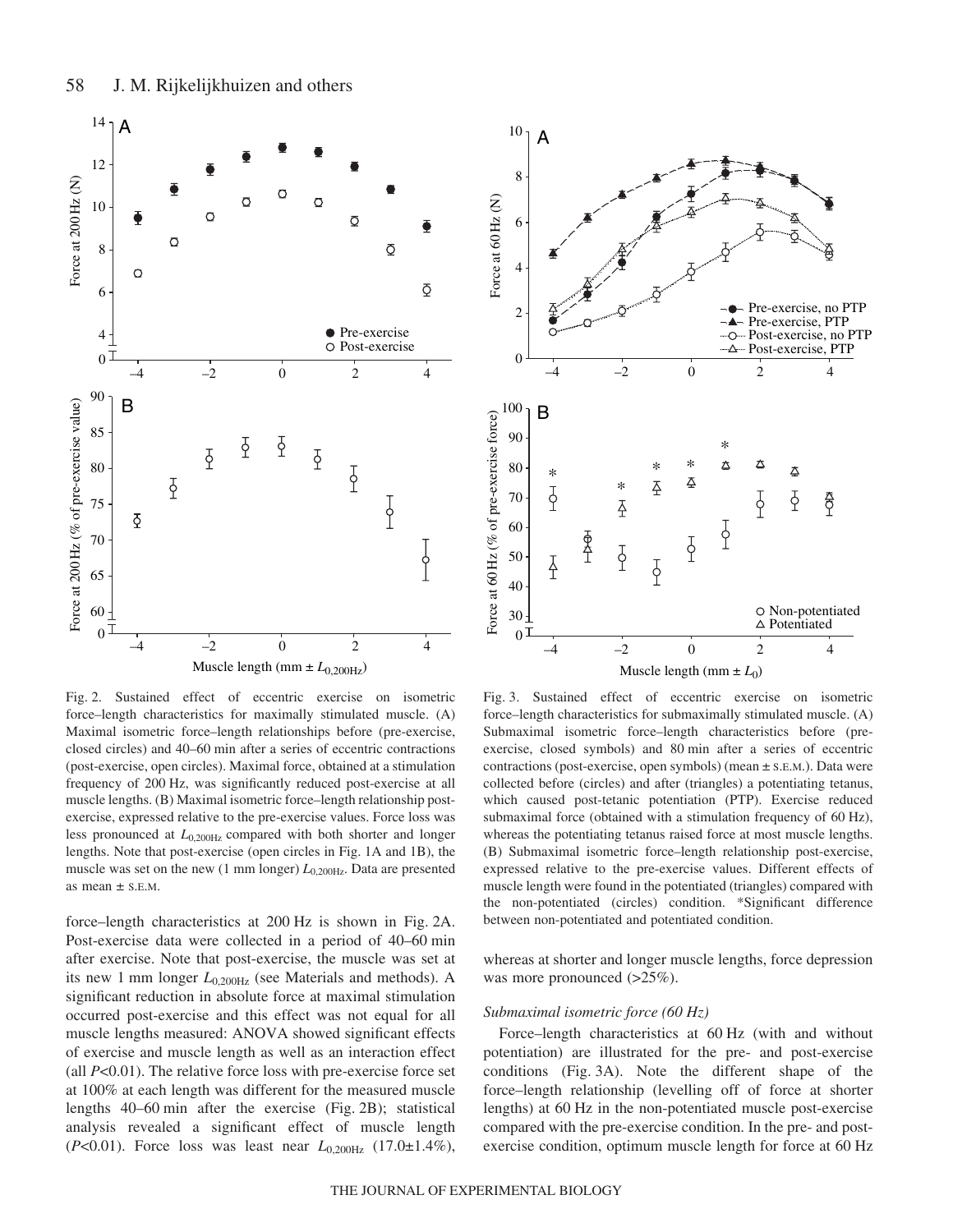

Fig. 4. Sustained effect of eccentric exercise on post-tetanic potentiation (PTP) at different muscle lengths. The increase in submaximal force (∆F) of muscles in the potentiated compared with the non-potentiated condition was calculated before (closed triangles) and 80 min after (open triangles) eccentric exercise. Different effects of muscle length were found in the pre- compared with the postexercise condition. On average, PTP had similar effects (*P*>0.05) preand post-exercise. However, post-exercise, PTP was significantly lower at short and higher at long muscle lengths than pre-exercise. Data are presented as mean  $\pm$  s.E.M. \*Significant difference between pre- and post-exercise condition.

without potentiation was approximately 2 mm longer than at  $200$  Hz ( $L_{0,200\text{Hz}}$ +2 mm). Potentiation shifted optimum muscle length for 60 Hz force to  $L_{0,200\text{Hz}}+1$  mm. Significant main effects of condition (exercise and/or PTP) and muscle length on submaximal force were indicated, as well as an interaction effect (all *P*<0.01). *Post-hoc* comparison revealed that the curves differed significantly in each of the four conditions. Hence, the effects of exercise and PTP were different for the various muscle lengths but, in general, exercise reduced force at 60 Hz whereas PTP raised the 60 Hz force.

When the post-exercise values are expressed relative to the pre-exercise values (Fig. 3B), the relative force loss as a result of the series of eccentric contractions at each muscle length is visible. Significant main effects were detected for PTP (*P<*0.01) and for muscle length as well as a significant interaction of the effects of PTP and muscle length. At most muscle lengths  $(L_{0,200Hz} - 2 \text{ mm}$  to  $L_{0,200Hz} + 3 \text{ mm}$ , the force loss in the potentiated condition was much less than in the non-potentiated condition. In the non-potentiated condition, the 60 Hz force decreased most near  $L_{0.200\text{Hz}}$ . At a muscle length of  $L_{0,200\text{Hz}}$ –1 mm, the force at 60 Hz had decreased by 55.1±4.3%. In the potentiated state, however, the influence of muscle length on 60 Hz force was similar to the influence on maximal force (at  $200~\text{Hz}$ ) (compare Figs 3B and 2B). The force loss was most pronounced at short muscle lengths  $(53.5\pm3.8\%$  at  $L_{0,200\text{Hz}}$ –4 mm). Thus, lengtheffects were different in non-potentiated and potentiated conditions.

# *Post-tetanic potentiation*

The effect of the potentiating tetanus  $(800 \text{ ms}, 200 \text{ Hz})$ increased submaximal force at most of the studied muscle lengths (Fig. 3A). To evaluate the quantitative effects of eccentric exercise on potentiation and the force–length characteristics, we calculated the difference between the 60 Hz force–length curve in the potentiated condition and the curve in the non-potentiated condition (Fig. 4). Due to eccentric exercise, optimal potentiation was found at a longer muscle length (a shift from  $L_{0.200\text{Hz}}$ –3 mm to  $L_{0.200\text{Hz}}$ –1 mm). Significance was obtained for a main effect of muscle length, as well as for the interaction of exercise and muscle length effects (*P*<0.01), whereas the main effect of exercise was not significant (*P*>0.05). Thus, different effects of muscle length were found in the pre-exercise compared with the post-exercise condition. On average, PTP had similar absolute effects preand post-exercise. However, post-exercise PTP was significantly lower at short lengths but higher at long muscle lengths than pre-exercise PTP.

# *Pre- and post-exercise 60:200 Hz force ratios*

In all four conditions (pre-exercise, pre-exercise-PTP, postexercise, post-exercise-PTP), 60:200 Hz force ratios were calculated for all muscle lengths studied (Fig. 5A). This ratio was used to quantify LFF. A significant main effect of condition (exercise and/or PTP) (*P*<0.01) was present. Furthermore, a significant main effect of muscle length was found, and an interaction between effects of muscle length and condition (all *P*<0.01). This means that the effects of exercise and PTP depend on which length is considered. Exercise decreased the  $60:200$  Hz force ratio whereas PTP increased the 60:200 Hz force ratio significantly at most (see below) muscle lengths. The decrease of the ratio as a result of the eccentric exercise indicated the presence of LFF. LFF was particularly evident in the non-potentiated condition; in the potentiated condition, no significant main effect of exercise was found when the pre-exercise values were compared with the postexercise values, but merely a significant interaction between effects of exercise and muscle length, indicating that the effect of exercise was different for shorter compared with longer muscle lengths.

Additionally, post-exercise ratios were expressed as a percentage of the pre-exercise ratios (for the non-potentiated and for the potentiated condition) (Fig. 5B). This shows the effect of PTP on the  $60:200$  Hz force ratios pre- and postexercise at all muscle lengths. ANOVA indicated significant effects of PTP and muscle length as well as a significant interaction effect (all *P*<0.01). Thus, the deviation of 100% of the 60:200 Hz force ratio in the potentiated condition was smaller, indicating significantly less LFF, than in the nonpotentiated condition at most muscle lengths. In the nonpotentiated condition, LFF was most pronounced at muscle lengths near  $L_{0,200\text{Hz}}$ ; the 60:200 Hz force ratio had decreased to 54.6 $\pm$ 5.9% of the pre-exercise ratio at  $L_{0,200\text{Hz}}$ –1 mm. In the potentiated condition, LFF was only present at shorter muscle lengths; LFF increased with decreasing muscle lengths (the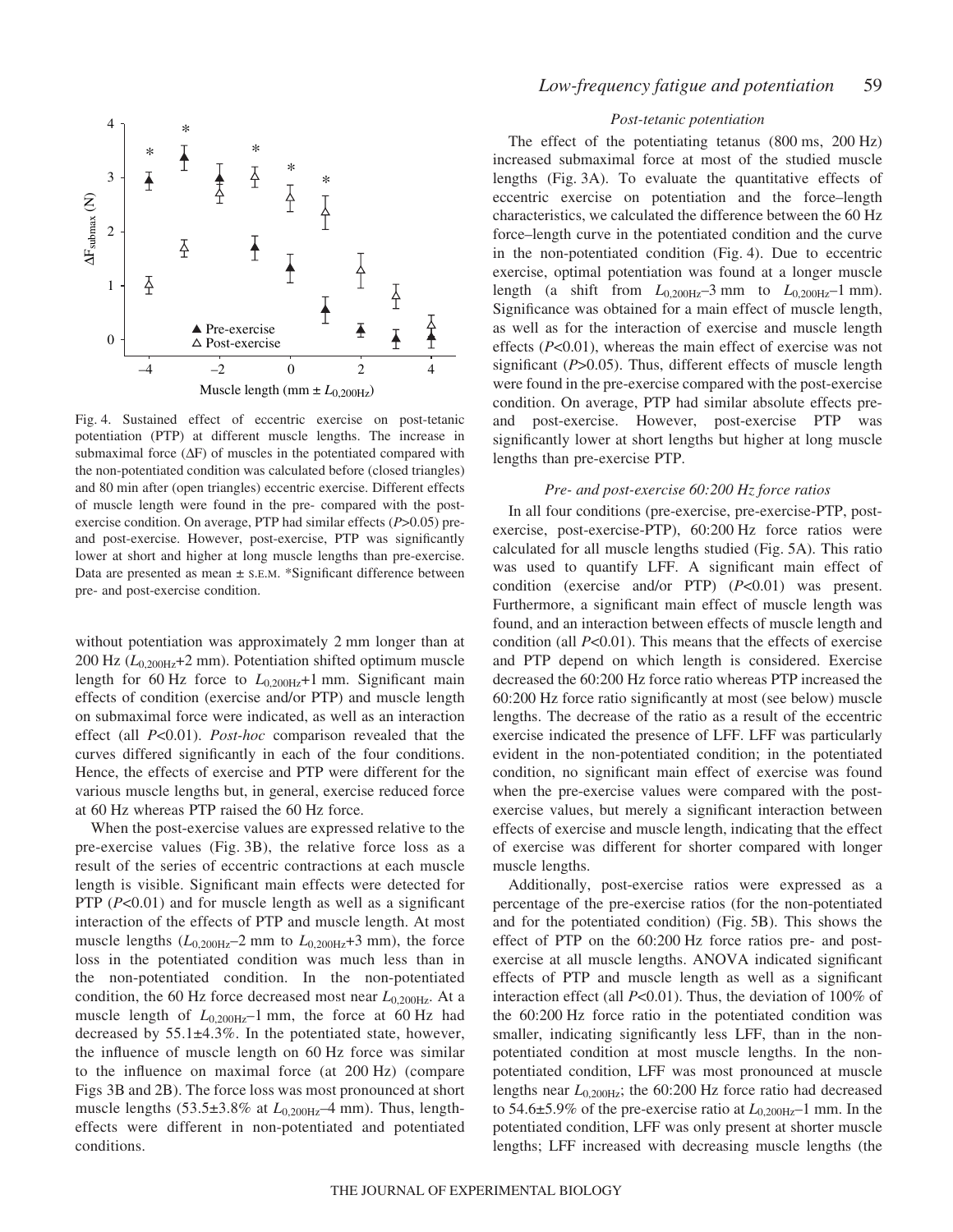

Fig. 5. Length-dependent effects of eccentric exercise and post-tetanic potentiation (PTP) on the  $60:200$  Hz force ratio. (A)  $60:200$  Hz force ratios before (pre-exercise, closed symbols) and 80 min after (postexercise, open symbols) eccentric exercise. The ratios were calculated for the non-potentiated (circles) as well as for the potentiated (triangles) condition (mean ± S.E.M). Exercise decreased the 60:200 Hz force ratio whereas PTP increased the 60:200 Hz force ratio significantly at most muscle lengths. (B) Post-exercise 60:200 Hz force ratios expressed as a percentage of the pre-exercise ratios at different muscle lengths (circles: non-potentiated condition, triangles: potentiated condition). Significantly less LFF was present in the potentiated condition than in the non-potentiated condition at most muscle lengths. \*Significant difference between non-potentiated and potentiated condition.

60:200 Hz force ratio had decreased to  $64.1 \pm 5.2\%$  of the preexercise ratio at  $L_{0.200\text{Hz}}$ –4 mm), indicated by the significant length effect (Fig. 5B).

### **Discussion**

The present study aimed to discover the relationship between LFF and PTP at different muscle lengths after eccentric exercise. Therefore, the extent of LFF caused by eccentric exercise for *in situ* rat GM muscle in a potentiated condition was compared with LFF in a non-potentiated condition. The extent of LFF was determined at nine different

muscle lengths. Compared with the non-potentiated condition, LFF was less pronounced in the potentiated condition. The data further showed that the extent of LFF after eccentric exercise varied when measured at different muscle lengths. The extent of LFF increased with decreasing muscle lengths in the potentiated condition, whereas in the non-potentiated condition, LFF was maximal at a length just below  $L_{0.200\text{Hz}}$ . Potentiation was length-dependent, both in pre-exercise- and in post-exercise conditions. Eccentric exercise shifted the length for optimal potentiation to a longer muscle length (from  $L_{0,200\text{Hz}}$ –3 mm to  $L_{0,200\text{Hz}}$ –1 mm).

Several aspects may underlie changes in muscle function following eccentric exercise: First, muscle damage (A): for instance, regions of lengthened sarcomeres associated with Zline streaming are mentioned as a result of eccentric exercise (Armstrong et al., 1983; Friden et al., 1983). It has been suggested that the Z-lines may be disrupted due to eccentric contractions, leading to affected muscle fibres (Friden et al., 1983). Second, an impairment of the excitation–contraction coupling resulting in reduced  $Ca^{2+}$  release (B) is associated with eccentric exercise but is also marked as the main factor causing LFF (Edwards et al., 1977; Hill et al., 2001; Westerblad et al., 1993). Third, deformed series-elastic elements, such as deformed myotendinous attachments or an increased compliance of the tendon (C; Jones et al., 1989; Lieber et al., 1991), might play a role in the changed muscle function after eccentric exercise. Damaged myotendinous attachments are associated with muscle damage (A) and will therefore not be discussed separately. An increased compliance of the tendon may lead to changes in the stimulation frequency–force relationship (Jones et al., 1989) and may therefore be a reason for the force losses found in the present study. The results of the present study will be discussed below, taking these three aspects into account.

# *Reduction of force at maximal stimulation in relation to muscle length*

The series of eccentric contractions in the present study resulted in a decrease in force at maximal as well as at submaximal stimulation with significant effects of muscle length. Force at maximal stimulation was affected less near  $L_{0,200\text{Hz}}$  than at shorter and longer muscle lengths (Fig. 2). It is possible that the force loss at maximal stimulation is caused mainly by mechanical damage (A) possibly in combination with a more compliant tendon (C) and not by reduced tetanic  $Ca^{2+}$  concentrations (B), since reduced  $Ca^{2+}$  levels are known to result in large changes in force at low stimulation frequencies but only in small changes in force at maximal stimulation (Westerblad et al., 1993).

The length-dependence of the force loss may be related to a changed serial distribution of sarcomere lengths caused by muscle fibre damage (A). It has been suggested that eccentric exercise may result in regions of non-functional lengthened sarcomeres (Armstrong et al., 1983; Friden et al., 1983), which may have two consequences. First, upon activation of the muscle–tendon complex, the functional sarcomeres need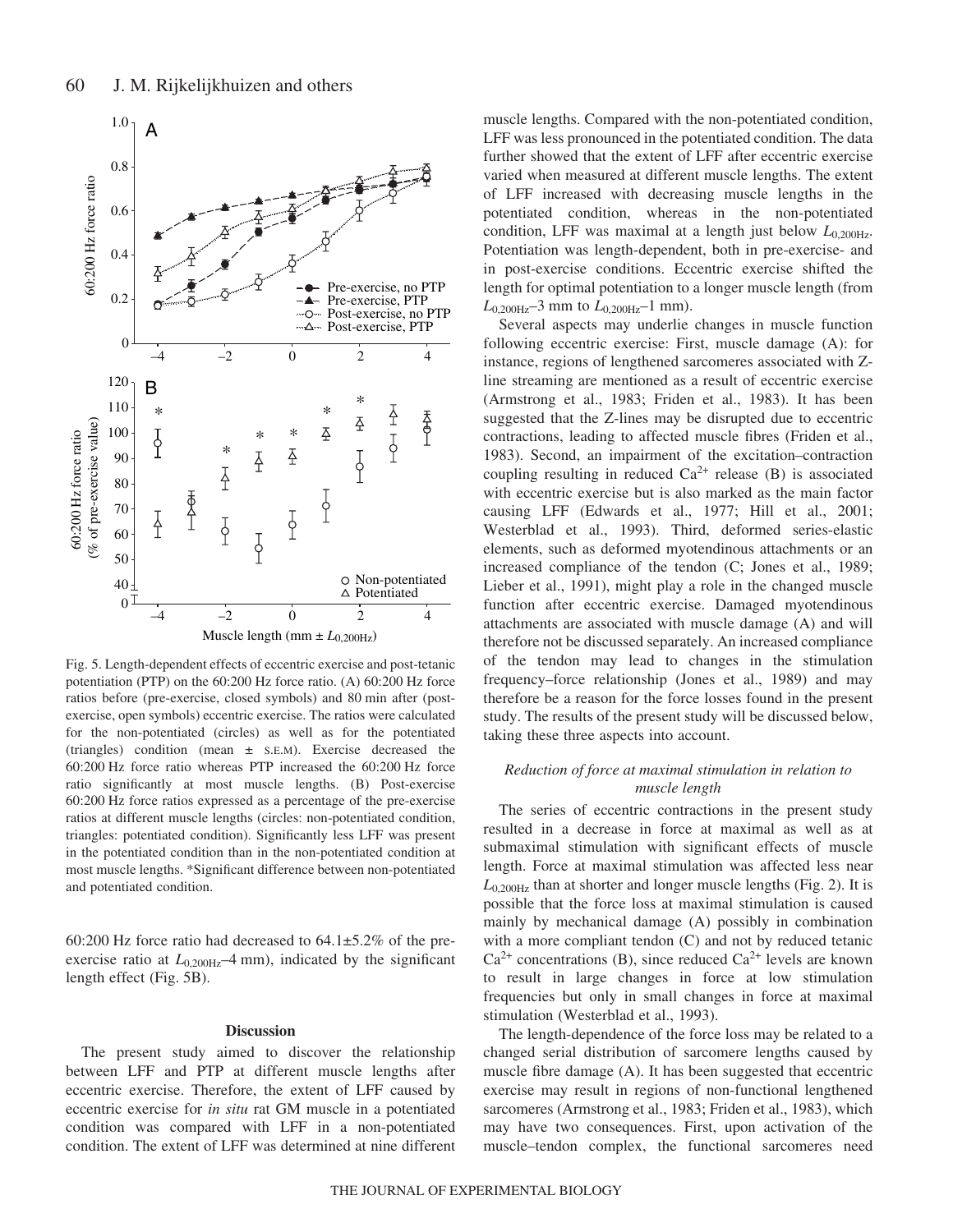to shorten relatively more to stretch the series-elastic components. As a result, the optimum length will shift to a longer length. After the eccentric contractions in our experiment, we observed a shift of  $L_{0,200\text{Hz}}$  to a 1 mm longer length, for which we have corrected. Second, the functional fibre length will be shorter, which may lead to relatively more force loss at the longest and shortest muscle lengths studied, as we observed (Fig. 2B).

### *Reduction of submaximal force in relation to muscle length*

Force loss at maximal stimulation was minimal near  $L_{0.200\text{Hz}}$ . By contrast, force loss at submaximal stimulation in the nonpotentiated condition was maximal near *L*0,200Hz. Since the characteristic of LFF is a greater force loss at lower frequencies than at higher frequencies, and the cause is found in a disturbance of the E–C coupling (Edwards et al., 1977), it could be expected that this decrease in submaximal force is the result of a disturbance in E–C coupling (B) leading to a decreased tetanic  $Ca^{2+}$  concentration, possibly in combination with muscle damage (A) and a more compliant tendon (C). In the potentiated condition, the loss of submaximal force was much less, and the length effects were similar as for force production at maximal stimulation: minimal force loss was found near  $L_{0.200\text{Hz}}$ . Since PTP is thought to have a greater effect in situations of lower  $Ca^{2+}$  concentrations, the effects of a disturbance of E–C coupling by low  $Ca^{2+}$  concentrations (B) should be smaller following PTP. Mechanical damage (A) possibly in combination with a more compliant tendon (C) might be the main factors causing the submaximal force loss in the potentiated condition.

#### *Low-frequency fatigue in relation to muscle length*

The manifestation of LFF at different muscle lengths was deduced from the force–length relationships at maximal and submaximal stimulation. A decrease of the 60:200 Hz ratio as a result of the eccentric exercise indicated the presence of LFF. A decrease of this ratio was present mainly in the nonpotentiated condition; significantly less LFF occurred in the potentiated condition. In both the non-potentiated and the potentiated condition, no LFF was present at longer muscle lengths and LFF increased with decreasing muscle length. This may be related to a reduced  $Ca^{2+}$  release (B) in combination with length-dependent  $Ca^{2+}$  sensitivity. A lower  $Ca^{2+}$  release can result in a greater loss of submaximal force at shorter muscle lengths because the  $Ca^{2+}$  sensitivity of muscle is lower at those lengths (e.g. Stienen et al., 1985). However, in nonpotentiated muscle, LFF was less at the shortest muscle lengths studied (Fig. 5B). This is the result of the different shape of the force–length relationship (levelling off of force at shorter lengths) at 60 Hz in the non-potentiated muscle post-exercise (Fig. 3A) compared with the pre-exercise condition. The levelling off of force at shorter lengths in a force–length relationship is probably caused by a distribution of sarcomere lengths, which is always present in a muscle (Huijing, 1996). Therefore, force–length relationships in general show a levelling off when approaching low force levels at short

lengths. In rat GM muscle, the different distribution of sarcomere lengths may be intensified by a distribution of optimum lengths of the proximal and distal fibres. The proximal muscle part of the rat GM consists predominantly of fast oxidative fibres, the distal part of fast glycolytic fibres (De Ruiter et al., 1995). In addition, it is known that optimum length of the fast glycolytic part is about 1.5 mm higher than of the fast oxidative part (De Ruiter et al., 1995). Therefore, at short muscle lengths the fast oxidative fibres are at higher relative length than the fast glycolytic fibres and will contribute more to the total force. Additionally, fast oxidative fibres are less susceptible to LFF (Rijkelijkhuizen et al., 2003) and will therefore be able to exert relatively more force than fast glycolytic fibres in the presence of LFF.

In the potentiated condition, a more linear relationship between the extent of LFF and muscle length was found, with increasing LFF occurring with decreasing muscle lengths. PTP reduced LFF significantly and the effects on maximal and potentiated submaximal force showed the same length dependence. It should be noted that the absence of LFF at certain muscle lengths does not imply that there were no effects of the eccentric exercise but merely that the force loss at maximal and submaximal stimulation was similar at those muscle lengths, resulting in an unchanged 60:200 Hz force ratio.

# *Counteracting effects of LFF and PTP*

Potentiation led to a reduction in LFF over a wide range of muscle lengths (Fig. 5). Potentiation of force by previous activation is caused by increased levels of phosphorylation of MLCs (e.g. Manning and Stull, 1979; Moore and Stull, 1984). It has been proposed that MLC phosphorylation causes individual myosin heads to swing out from the myosin backbone (Sweeney et al., 1993), thereby bringing the actin binding site of the myosin head in close proximity to the actin filament. This is thought to permit a faster rate of engagement of crossbridges on activation. A faster rate of engagement of crossbridges, with no change in rate of dissociation will result in more cross-bridges in the force-generating state during contraction at a given level of activation  $(Ca^{2+}$  bound to troponin). Thus, potentiation could be explained by an increased fraction of cross-bridges in the force-generating state (Sweeney and Stull, 1990) or a prolonged force-generating state of the cross-bridges (Patel et al., 1998). Potentiation probably decreases LFF after eccentric exercise by increasing  $Ca<sup>2+</sup>$  sensitivity, which would counteract the effects of the reduced  $Ca^{2+}$  release (B). Therefore, when muscles are potentiated, it may seem as if no LFF is present. However, the reduced  $Ca^{2+}$  release may still be present in the muscle but the effect (LFF) may be counteracted by an increased  $Ca^{2+}$ sensitivity induced by potentiation.

The increased  $Ca^{2+}$  sensitivity caused by PTP may be length dependent. For the descending limb of the force–length relation, the present study found a curve with a negative slope relating PTP and muscle length (Fig. 4). In the pre-exercise condition, the negative slope was present at muscle lengths of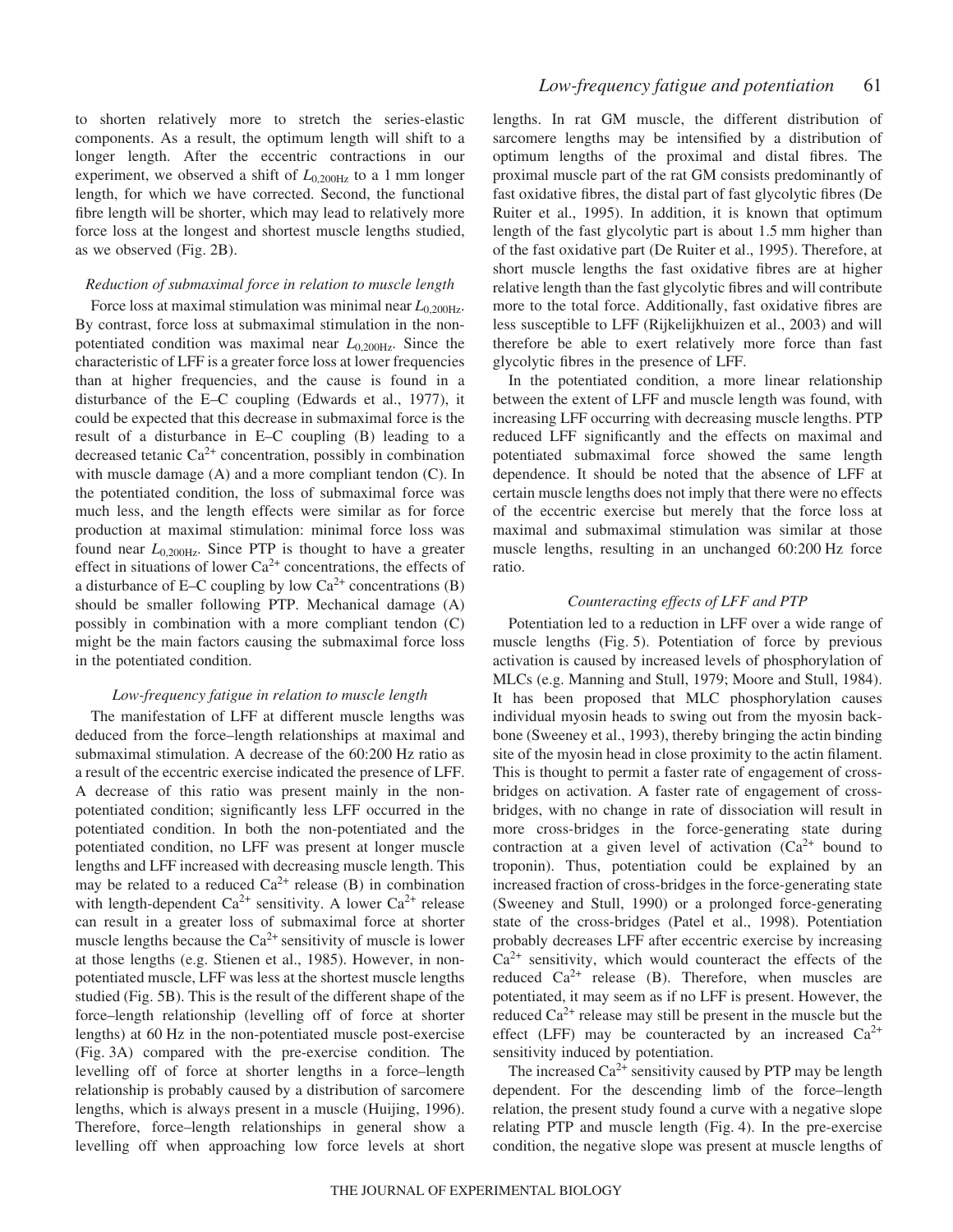#### 62 J. M. Rijkelijkhuizen and others

 $L_{0,200\text{Hz}}$ –3 mm and longer. However, on the ascending limb of the force–length relationship in the post-exercise condition, the relationship between PTP and muscle length showed a positive slope, indicating less PTP at shorter muscle lengths. It has been suggested that the mechanism for the length dependence of potentiation may be related to length dependence of activation (Rassier, 2000). At long muscle lengths, the affinity among the actin binding site and the myosin head is higher because the interfilament spacing is small. This results in a higher rate of attachment while the rate of detachment is not affected. Thus, stretching the muscle as well as MLC phosphorylation during repetitive stimulation causes an increase in  $Ca^{2+}$  sensitivity. Therefore, muscles that are active at a longer length are already 'potentiated' due to a stretch-induced increase in  $Ca^{2+}$ sensitivity, and the effects of MLC phosphorylation are likely to be smaller. However, in the present study, at the shortest muscle lengths studied in the post-exercise condition, potentiation was less than at the muscle lengths just below  $L_{0.200\text{Hz}}$ . This deviation may be related to the earlier mentioned levelling off of the force–length curve at 60 Hz in the postexercise condition.

Thus, the increasing  $Ca^{2+}$  sensitivity caused by PTP seems to be length-dependent with a small effect at long length where interfilament spacing is small, an optimal effect at lengths near optimum length, and a decreasing effect at shorter lengths where interfilament spacing is high. The present study showed that the extent of LFF increased with decreasing muscle length when muscles were potentiated, indicating that the length effect of the submaximal force loss as a consequence of the reduced  $Ca^{2+}$  release may be strong(er) than the increase of submaximal force as a result of the increase in  $Ca^{2+}$  sensitivity induced by a potentiating tetanus.

# *The functional relevance of LFF for in vivo functioning muscles*

When LFF is present, force is considerably decreased at submaximal stimulation frequencies and recovery of this phenomenon can take up to 24 h (Edwards et al., 1977). During *in vivo* action, motoneurones usually fire at relatively low (for rat muscle: <60 Hz) frequencies (Hennig and Lømo, 1987). Therefore, LFF may have large effects on *in vivo* performance and important consequences for muscle control. The central nervous system has to increase muscle activation to prevent a loss of force output. The present study showed that PTP counteracts LFF mainly at long muscle lengths, probably by increasing the sensitivity for  $Ca^{2+}$ , and therefore compensating for the effect of the reduced  $Ca^{2+}$  release, which is causing LFF. Since muscles are potentiated quickly during repeated activity, the functional significance of LFF in a potentiated muscle may be most relevant at shorter muscle lengths during *in vivo* activities. In conclusion, this study showed that the manifestation of LFF as a result of a series of eccentric contractions varied when measured at different muscle lengths. PTP fully counteracted the effects of eccentric exercise at long muscle lengths but LFF was still observed at the shortest muscle lengths studied.

#### **References**

- **Abbate, F., Sargeant, A. J., Verdijk, P. W. and de Haan, A.** (2000). Effects of high-frequency initial pulses and posttetanic potentiation on power output of skeletal muscle. *J. Appl. Physiol.* **88**, 35-40.
- **Armstrong, R. B., Ogilvie, R. W. and Schwane, J. A.** (1983). Eccentric exercise-induced injury to rat skeletal muscle. *J. Appl. Physiol.* **54**, 80-93.
- **De Haan, A., Jones, D. A. and Sargeant, A. J.** (1989a). Changes in velocity of shortening, power output and relaxation rate during fatigue of rat medial gastrocnemius muscle. *Pflügers Arch.* **413**, 422-428.
- **De Haan, A., Lodder, M. A. N. and Sargeant, A. J.** (1989b). Age-related effects of fatigue and recovery from fatigue in rat medial gastrocnemius muscle. *Q. J. Exp. Physiol.* **74**, 715-726.
- **De Haan, A., Huijing, P. A. and Van Der Vliet, M. R.** (2003). Rat medial gastrocnemius muscles produce maximal power at a length lower than the isometric optimum length. *Pflügers Arch.* **445**, 728-733.
- **De Ruiter, C. J., De Haan, A. and Sargeant, A. J.** (1995). Physiological characteristics of two extreme muscle compartments in gastrocnemius medialis of the anaesthetized rat. *Acta Physiol. Scand.* **153**, 313-324.
- **Edwards, R. H. T.** (1983). Biochemical bases of fatigue in exercise performance: catastrophe theory of muscular fatigue. In *Biochemistry of Exercise. Proceedings of the Fifth International Symposium on the Biochemistry of Exercise, June 1-5, 1982, Boston, Massachusetts*, vol. 13 (ed. H. G. Knuttgen, J. A. Vogel and J. Poortmans), pp. 3-28. Champaign, IL: Human Kinetics Publishers.
- **Edwards, R. H., Hill, D. K. and Jones, D. A.** (1975). Metabolic changes associated with the slowing of relaxation in fatigued mouse muscle. *J. Physiol.* **251**, 287-301.
- **Edwards, R. H. T., Hill, D. K., Jones, D. A. and Merton, P. A.** (1977). Fatigue of long duration in human skeletal muscle after exercise. *J. Physiol.* **272**, 769-778.
- **Edwards, R. H. T., Mills, K. R. and Newham, D. J.** (1981). Greater low frequency fatigue produced by eccentric than concentric muscle contractions. *J. Physiol.* **317**, 17P.
- **Friden, J., Sjostrom, M. and Ekblom, B.** (1983). Myofibrillar damage following intense eccentric exercise in man. *Int. J. Sports Med.* **4**, 170-176.
- **Hennig, R. and Lømo, T.** (1987). Gradation of force output in normal fast and slow muscles of the rat. *Acta Physiol. Scand.* **130**, 133-142.
- **Hill, C. A., Thompson, M. W., Ruell, P. A., Thom, J. M. and White, M. J.** (2001). Sarcoplasmic reticulum function and muscle contractile character following fatiguing exercise in humans. *J. Physiol.* **531**, 871-878.
- **Huijing, P. A.** (1996). Important experimental factors for skeletal muscle modelling: non-linear changes of muscle length force characteristics as a function of degree of activity. *Eur. J. Morphol.* **34**, 47-54.
- **Huijing, P. A.** (1999). Muscular force transmission: a unified, dual or multiple system? A review and some explorative experimental results. *Arch. Physiol. Biochem.* **107**, 292-311.
- **Jones, D. A.** (1996). High-and low-frequency fatigue revisited. *Acta Physiol. Scand.* **156**, 265-270.
- **Jones, D. A., Newham, D. J. and Torgan, C.** (1989). Mechanical influences on long-lasting human muscle fatigue and delayed-onset pain. *J. Physiol.* **412**, 415-427.
- **Krarup, C.** (1981). Enhancement and diminution of mechanical tension evoked by staircase and by tetanus in rat muscle. *J. Physiol.* **311**, 355-372.
- **Lieber, R. L., Woodburn, T. M. and Friden, J.** (1991). Muscle damage induced by eccentric contractions of 25% strain. *J. Appl. Physiol.* **70**, 2498- 2507.
- **MacIntosh, B. R. and Willis, J. C.** (2000). Force-frequency relationship and potentiation in mammalian skeletal muscle. *J. Appl. Physiol.* **88**, 2088- 2096.
- **Manning, D. R. and Stull, J. T.** (1979). Myosin light chain phosphorylation and phosphorylase A activity in rat extensor digitorum longus muscle. *Biochem. Biophys. Res. Commun.* **90**, 164-170.
- **Moore, R. L. and Stull, J. T.** (1984). Myosin light chain phosphorylation in fast and slow skeletal muscles in situ. *Am. J. Physiol.* **247**, C462-C471.
- **Patel, J. R., Diffee, G. M., Huang, X. P. and Moss, R. L.** (1998). Phosphorylation of myosin regulatory light chain eliminates forcedependent changes in relaxation rates in skeletal muscle. *Biophys. J.* **74**, 360-368.
- **Rack, P. M. H. and Westbury, D. R.** (1969). The effects of length and stimulus rate on tension in the isometric cat soleus muscle. *J. Physiol.* **204**, 443-460.
- **Rassier, D. E.** (2000). The effects of length on fatigue and twitch potentiation in human skeletal muscle. *Clin. Physiol.* **20**, 474-482.
- **Rassier, D. E. and MacIntosh, B. R.** (2002). Sarcomere length-dependence